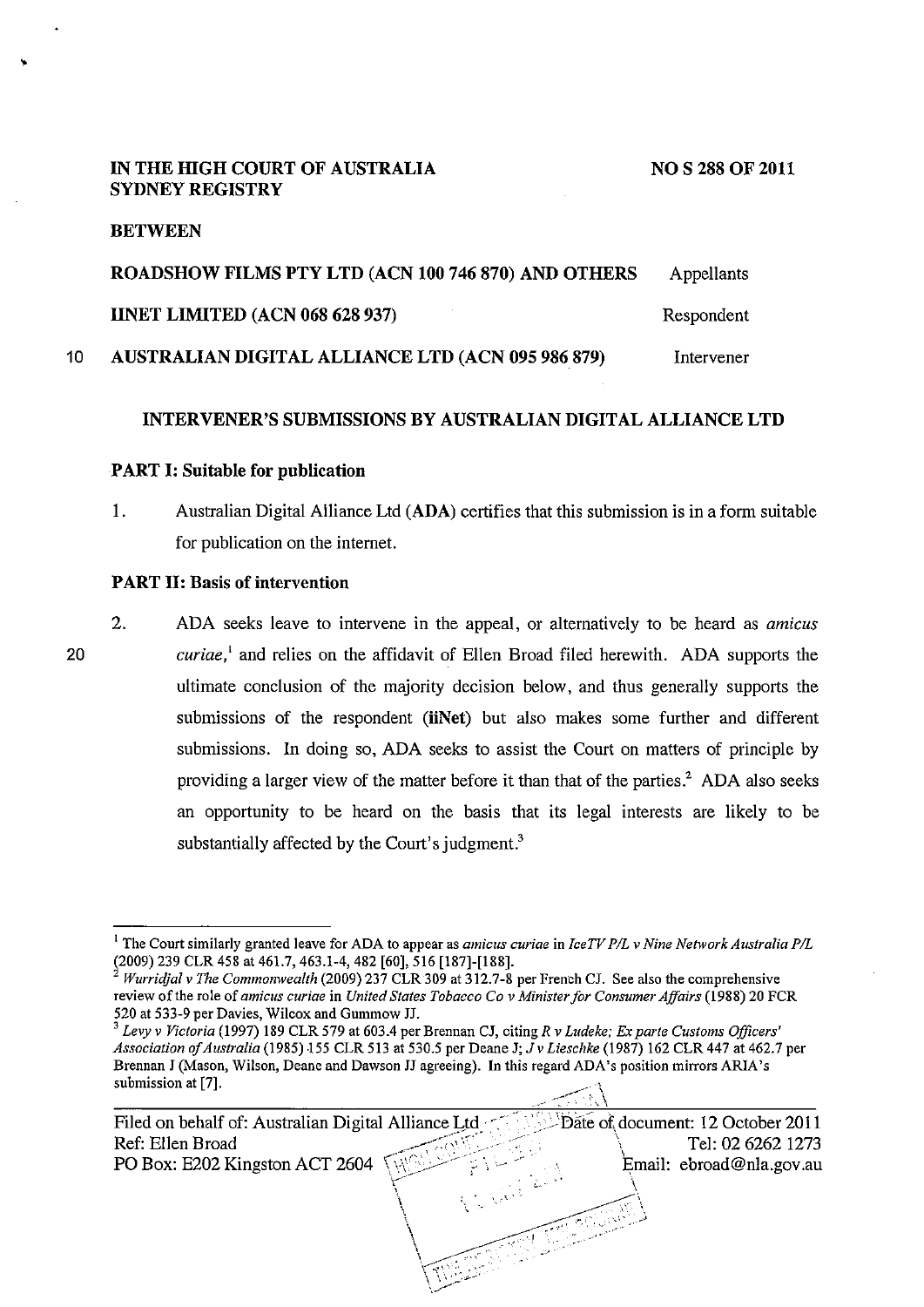# **PART III: Why leave to intervene should be granted**

- 3. ADA is hosted by and based at the National Library of Australia. Its members include each of the National Library, Gallery, Museum and Archives of Australia, the Australian War Memorial, 22 Australian universities,<sup>4</sup> the Council of Australian University Libraries, National and State Libraries Australia (which in turn represents libraries in each State and Territory) as well as information technology companies and individuals.
- 4. ADA members are both owners and users of copyright, and are united by the common theme that intellectual property laws must strike a balance between providing appropriate incentives for creativity against reasonable and equitable access to knowledge.<sup>5</sup> Many ADA members are universities and libraries, and thus share the perspective of the central players in *University of New South Wales v Moorhouse,<* the leading authority considered in the present case.
- 5. Unlike the appellants and iiNet, the great majority of ADA members are non-profit organisations. Their budgets might vary, but none are unlimited. Many of them are statutory bodies with various public objects and functions to fulfil. For example, libraries in Queensland have the statutory object of contributing to the cultural, social and intellectual development of all Queenslanders? The statutory object of the University of Adelaide is the advancement of learning and knowledge, including the provision of university education.8 The statutory object of the University of Sydney is the promotion, within the limits of the University's resources, of scholarship, research, free inquiry, the interaction of research and teaching, and academic excellence? The

2

20

<sup>4</sup>**Australian Catholic University, Australian National University, Central Queensland University, Charles Sturt University, Flinders University, Griffith University, James Cook University, LaTrobe University, Macquarie University, Monash University, Queensland University of Technology, Southern Cross University, Swinburne**  University, University of Adelaide, University of Melbourne, University of Newcastle, University of South Australia, University of Sydney, University of Technology Sydney, University of the Sunshine Coast, University of Western Sydney and Victoria University of Technology.

<sup>&</sup>lt;sup>5</sup> See *IceTV P/L v Nine Network Australia P/L* (2009) 239 CLR 458 at 471 [24] – 473 [29] per French CJ, Crennan and Kiefel JJ.

<sup>&</sup>lt;sup>6</sup> (1975) 133 CLR 1 *(Moorhouse)*.<br><sup>7</sup> Section 1A of the *Libraries Act 1988* (Qld).<br><sup>8</sup> Section 4A of the *University of Adelaide Act 1971* (SA).

<sup>&</sup>lt;sup>9</sup> Section 6(1) of the *University of Sydney Act 1989* (NSW). See, similarly, s 6(1) of the *University of New South Wales Act 1989* (NSW).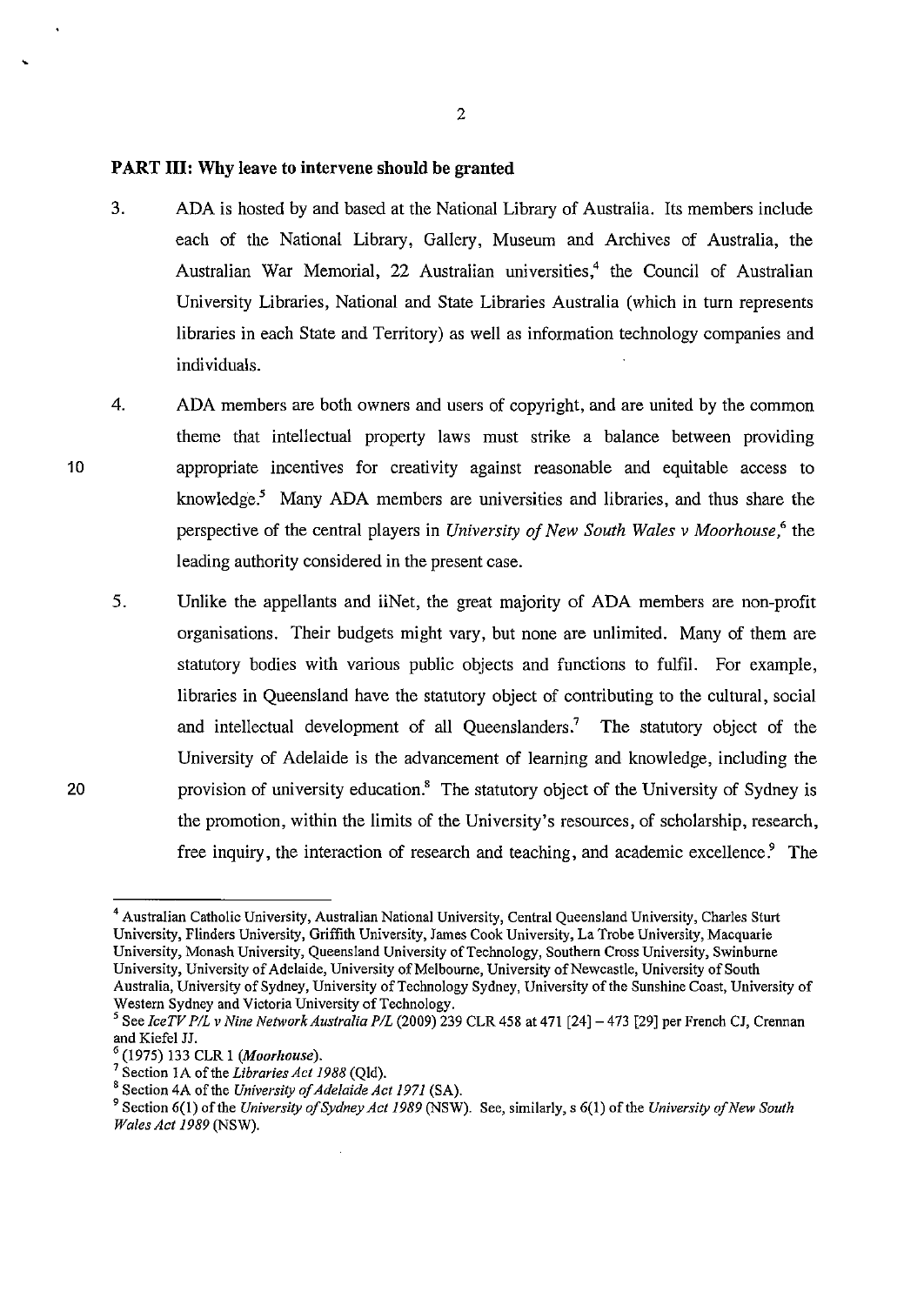statutory functions of the National Library of Australia include maintaining and developing a national collection of library material, and making that material available to other persons and institutions with a view to the most advantageous use of that collection in the national interest.<sup>10</sup>

6. Consistent with their statutory objects and functions, such universities and libraries provide internet services for use by employees, students and other members of the public. In the case of a large university or a State library, the users of such services may number in tens of thousands. Some of those people may use the internet service provided by a university or library in ways infringing copyright in literary works, films, sound recordings or other copyright materials. Such infringing conduct might include, for example, the use of a BitTorrent system on a university's or library's internet service to download films illegally in the same way considered in the present case. The present case tbus raises the important question of when such universities or libraries or other ADA members ought to be liable for *"authorising"* such infringements. Similar legal consequences might also apply to other common activities undertaken by staff and students using internet services provided by universities and libraries, such as the preparation of course materials and digitisation of library collections.

#### **PART IV: Applicable provisions and regulations**

7. ADA accepts Part VII and annexure A of the appellants' submissions.

# 20 **PART V: Submissions**

# **"Sanction, approve and countenance" - conjunctive not disjunctive definition**

8. ADA supports iiNet's submission at [32]-[36]; the starting point is, of course, the terms of s 101(1) and (lA). Nonetheless, the statutory term *"authorize"* draws further meaning from judicial interpretation. In that regard, and further to iiNet's submissions at [59]-[60], the ADA submits that the correct and binding interpretation of *Moorhouse*  and *Corporation of the City of Adelaide v APRA"* is that tbe definition of *"authorize"* is *"sanction, approve and countenance"* read conjunctively, not disjunctively. The

10

'

<sup>&</sup>lt;sup>10</sup> Section 6 of the *National Library Act 1960* (Cth). See, similarly, s 18 of the *Libraries Act 1988* (Vic)<sup>11</sup> (1928) 40 CLR 481 *(Adelaide Corporation)*.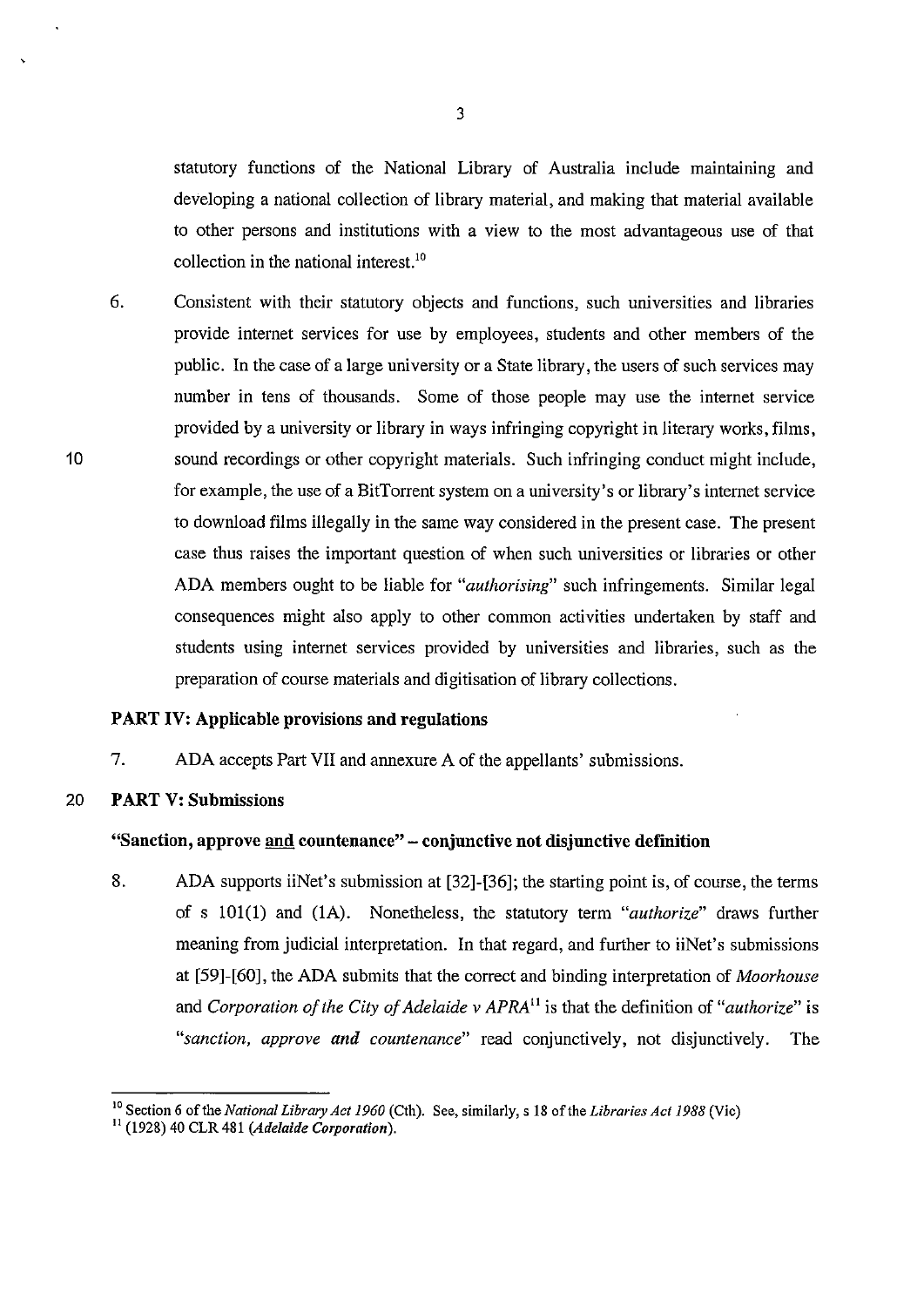appellants' submission at [29] is wrong on this point, and this error infects the appellants' submissions at [30] and [61]-[63].

- 9. A conjunctive definition of *"sanction, approve and countenance"* is consistent with the position made clear in the United Kingdom by the unanimous House of Lords decision of *CBS Songs Ltd v Amstrad Consumer Electronics Plc*<sup>12</sup>and in Canada by the unanimous Supreme Court of Canada decision of *CCH v. Law Society of Upper Canada*.<sup>13</sup> The applicability of the conjunctive definition in Australia becomes clear upon a close reading of each of *Moorhouse* and *Adelaide Corporation,* and the authority upon which they rely, *Falcon v Famous Players Film Co. <sup>14</sup>*
- 10 10. The definition *"sanction, approve and countenance"* was clearly expressed in this conjunctive form in by Bankes LJ in *Falcon.* <sup>15</sup>
	- 11. In *Adelaide Corporation/<sup>6</sup>*Isaacs J cited *Falcon* and clearly expressed the definition as *"sanction, approve and countenance".* Higgins J held that *"there is not the slightest evidence of any "sanction, approval or countenance" given by the Corporation to the performance of the song in question"* . 17 As such, rather than creating a new disjunctive definition, his Honour was providing a negative answer to the conjunctive question raised by *Falcon*, which had been cited in argument.<sup>18</sup>
	- 12. In *Moorhouse*, each of Gibbs  $J^{19}$  and Jacobs  $J^{20}$  (McTiernan ACJ agreeing) expressed the definition as *"sanction, approve, countenance".* In the absence of the word *"or",*  this should be read conjunctively. In any event, each of Gibbs and Jacobs JJ cited Bankes LJ in *Falcon*<sup>21</sup> in support of that definition, and Gibbs J also cited Isaacs J in

<sup>12 [1988]</sup> A.C. 1013 at 1054A-B per Lord Templeman, citing *Falcon v Famous Players Film Co* [1926]2 KB 474

*f*3 [2004] 1 S.C.R. 339; 236 D.L.R. (4<sup>th</sup>) 395; 60 IPR 650 at [38] per McLachlin CJC.<br><sup>14</sup> [1926] 2 KB 474 at 491.4.<br><sup>15</sup> [1926] 2 KB 474 at 491.4.

 $^{16}$  (1928) 40 CLR 481 at 489.5.<br><sup>17</sup> (1928) 40 CLR 481 at 497.4.

<sup>&</sup>lt;sup>18</sup> (1928) 40 CLR 481 at 486.8: *Falcon* was referred to by Owen Dixon KC, who appeared for the respondent.<br><sup>19</sup> (1975) 133 CLR 1 at 12.6.

 $\frac{20}{21}$  (1975) 133 CLR 1 at 20.10.<br><sup>21</sup> [1926] 2 KB 474 at 491.4.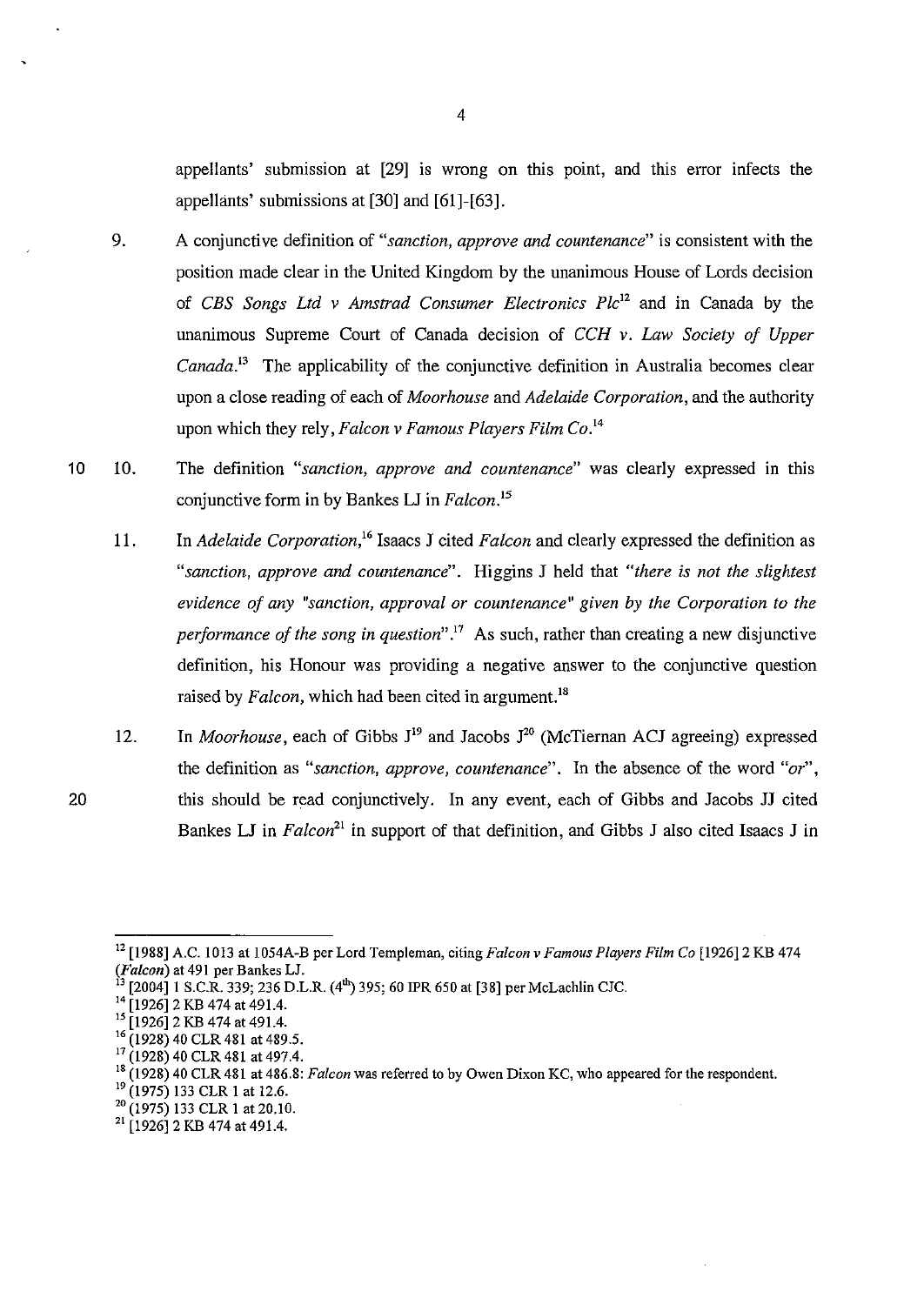*Adelaide Corporation*<sup>22</sup> thus clearly incorporating the conjunctive form of the definition.

- 13. It follows that a careful reading of the High Court's decisions in *Adelaide Corporation*  and *Moorhouse* confirms that the relevant definition is conjunctive, not disjunctive.
- 14. It may be that an erroneous disjunctive reading of the definition stems from the headnote of *Moorhouse,* which states *"Per curiam: the word "authorize" ins 36(1) of the Act means sanction, approve or countenance and, per Gibbs 1., also, permit."13*  This does not correctly state the Court's decision. '
- 15. Gummow **J** did not express this definition in disjunctive form in *WEA International Inc v Hanimex.<sup>24</sup>*Rather, his Honour cited *Moorhouse* and *Adelaide Corporation* to say that *"authorize"* means *"sanction, approve, countenance".25* Having stated the proper test in conjunctive form, his Honour later stated his conclusion **in** negative terms, like Higgins J in Adelaide Corporation: *"there has not been the necessary sanction, approval or countenance of copyright infringement in the sense of the authorities"* .'6 This does not make the test disjunctive unless Gummow J's conclusion is considered out of context, without reference to the conjunctive test earlier posited by his Honour by reference to *Moorhouse.* <sup>27</sup>
	- 16. Insofar as this definition was referred to or applied in disjunctive terms by the Full Federal Court in *APRA v Jain,28 Nationwide News v Copyright Agency Ltd''* and *Cooper v Universal Music*<sup>30</sup> it is respectfully submitted that those Courts misconstrued the binding authority of this Court in *Adelaide Corporation* and *Moorhouse.* In the present

5

<sup>&</sup>lt;sup>22</sup> (1928) 40 CLR 481 at 489.5.<br>
<sup>23</sup> (1975) 133 CLR 1 at 2.7.<br>
<sup>24</sup> (1987) 17 FCR 274 at 286.5.<br>
<sup>25</sup> (1987) 17 FCR 274 at 288.9.<br>
<sup>26</sup> (1987) 17 FCR 274 at 288.9.<br>
<sup>26</sup> (1987) 17 FCR 274 at 288.9.<br>
<sup>27</sup> This may explai

 $^{28}$  (1990) 26 FCR 53 at 61.7.<br><sup>29</sup> (1996) 65 FCR 399 at 422.6.

<sup>&</sup>lt;sup>30</sup> (2006) 156 FCR 380 at 385 [20].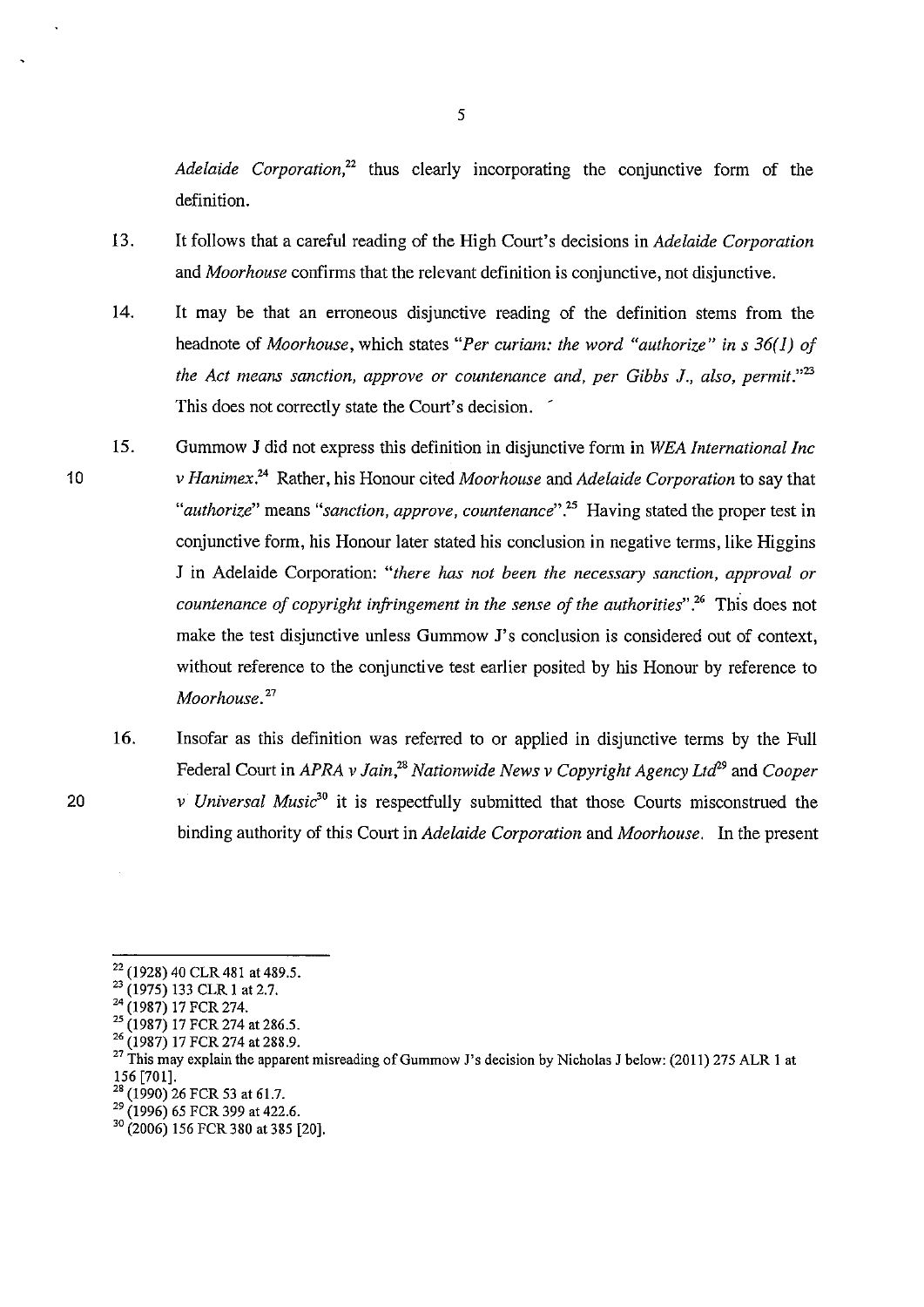case, Cowdroy J at trial correctly applied the definition conjunctively.<sup>31</sup> but each member of the Full Federal Court took an erroneous disjunctive approach.<sup>32</sup>

- 17. Unless convinced that *Adelaide Corporation* and *Moorhouse* were wrongly decided in this regard, this Court should continue to apply the definition *"sanction, approve and countenance"* conjunctively.
- 18. An important danger of the disjunctive approach is that *"countenance"* has vanous meanings. As held by the Supreme Court of Canada,<sup>33</sup> for the purposes of authorising copyright infringement, only the strongest dictionary meaning of *"countenance"* is relevant, namely *"give approval to, sanction, permit, favour, encourage".* The danger of the disjunctive approach is that the decision maker may select one of the three alternative words, then select one of the available definitions of that word, and use it to find liability. Such an approach diverts the decision maker from the true question: did the defendant *"authorize"* the infringing act?

# Higher factual threshold for *"authorisation"* in the United Kingdom, Canada and the United States

- 19. In *Moorhouse* each of Jacobs and Gibbs JJ eschewed the notion that they were establishing a broad precedent by way of a test case.<sup>34</sup> Gibbs J made clear that the question of authorisation depended upon all the facts of the case so that a decision on a particular set of circumstances may be of no assistance in other cases.<sup>35</sup>
- 20 20. ADA submits that the facts of Moorhouse ought to be considered a somewhat extreme case of authorisation limited to its peculiar circumstances, rather than a *"middle of the road*" example of a broad class of cases which would constitute authorisation. This interpretation is consistent with the somewhat higher factual threshold for *"authorisation"* required by courts in the United Kingdom and Canada.

10

 $\frac{31}{1}$  (2010) 263 ALR 215 at 323 [494].

 $32$  (2011) 275 ALR 1 at 40 [173] per Emmett J; at 106 [454] and 107 [463] per Jagot J; at 156 [701] per Nicholas J. <sup>33</sup> CCH v. Law Society of Upper Canada [2004] 1 S.C.R. 339; 236 D.L.R. (4<sup>th</sup>) 395; 60 IPR 650 at [38] per McLachlin CJC, delivering the unanimous decision of the Court.

 $^{34}$  (1975) 133 CLR 1 at 12.1 per Gibbs J; at 23.10-24.1 per Jacobs J.<br><sup>35</sup> (1975) 133 CLR 1 at 12.5 per Gibbs J.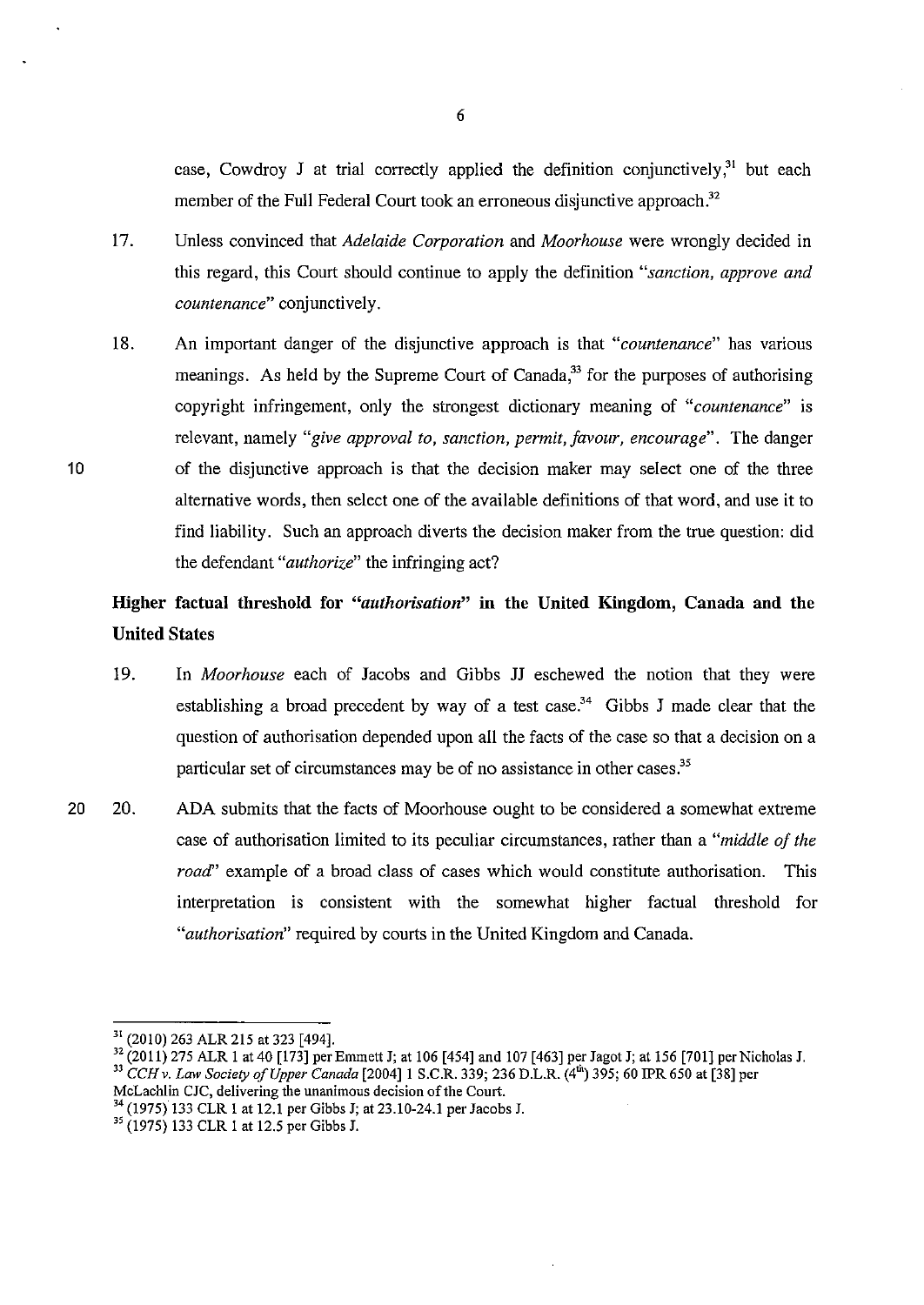21. In *CBS Songs Ltd v Amstrad Consumer Electronics Plc,36* Lord Templeman, speaking on behalf of a unanimous House of Lords, held that *"an authorization means a grant or purported grant, which may be express or implied, of the right to do the act complained of.*" His Lordship also endorsed the following statement of principle:<sup>37</sup>

> *"Any ordinary person would, I think, assume that an authorisation can only come from somebody having or purporting to have authority and that an act is not authorised by somebody who merely enables or possibly assists or even encourages another to do that act, but does not purport to have any authority which he can grant to justify the doing of the act."*

- 10 22. His Lordship held that Amstrad did not *"authorize"* copyright infringement by making and advertising a hi-fi system with facilities for recording at high speed from prerecorded cassettes onto blank tapes, emphasizing the choice that the purchaser of the recorder has to determine whether he shall copy and what he shall copy.<sup>38</sup>
	- 23. Lord Templeman considered the central proposition put by Gibbs J in *Moorhouse* that a person would authorize infringement by making a photocopier available for use by others having reason to suspect that it is likely to be used for committing an infringement and omitting to take reasonable steps to limit its use to legitimate purposes.<sup>39</sup>Lord Templeman said *"Whatever may be said about this proposition,* ... " before distinguishing the position of Amstrad on the basis that Amstrad had no control over the use of its products once they were sold.<sup>40</sup> Certainly, Lord Templeman was not moved to endorse Gibbs J's decision on the facts in *Moorhouse.*
	- 24. In *CCH v. Law Society of Upper Canada*,<sup>41</sup> the Supreme Court of Canada considered a factual and legal question very similar to that of *Moorhouse:* whether the Law Society *"authorized"* persons who used photocopiers in its library to copy law reports kept in that library. McLachlin CJC, delivering the judgment of all nine members of the

<sup>&</sup>lt;sup>36</sup> [1988] A.C. 1013 *(CBS v Amstrad*) at 1054B-C.<br><sup>37</sup> [1988] A.C. 1013 at 1054F-H, citing with approval the decision of Whitford J in *C.B.S. Inc v Ames Records & Tapes Ltd* [1982] Ch. 91 at 106.

<sup>&</sup>lt;sup>38</sup> [1988] A.C. 1013 at 1053A-B.<br><sup>39</sup> (1975) 133 CLR 1 at 12.3.

<sup>&</sup>lt;sup>40</sup> [1988] A.C. 1013 at 1054E-F.

 $41$ [2004] 1 S.C.R. 339; 236 D.L.R. (4<sup>th</sup>) 395; 60 IPR 650.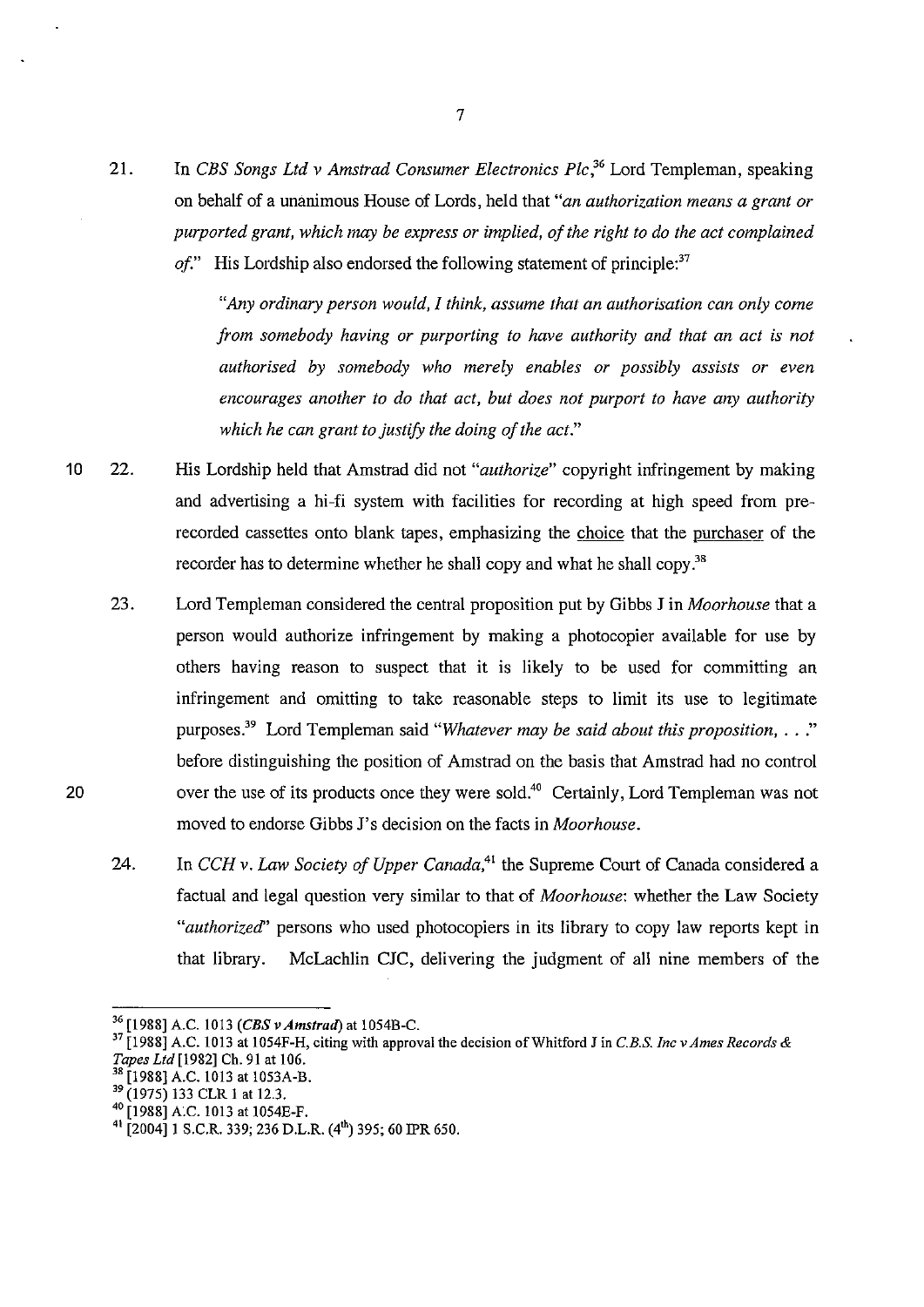Supreme Court of Canada, explicitly rejected the *Moorhouse* approach as inconsistent with previous Canadian and British approaches and because it *"shifts the balance in copyright too far in favour of the owner's rights and unnecessarily interferes with the proper use of copyrighted works for the good of society as a whole."42* 

25. A recent trial decision in England in a context closer to the present case illustrates the higher factual threshold required to establish authorization under the authority of *CBS v Amstrad.*<sup>43</sup> In *Twentieth Century Fox Film Corp v Newzbin Ltd*,<sup>44</sup> Kitchin J considered a claim brought by film copyright owners against the operator of a website which located and categorised unlawful copies of films for its members to acquire. Having reviewed the House of Lords' decision in *Amstrad* as well as the Full Federal Courts' decision in *Cooper* and the trial decision of Cowdroy J below, Kitchin J found that the website operators authorised acts of infringement by its members on the following factual basis:<sup>45</sup>

> " ... *a reasonable member would deduce from the defendant's activities that it purports to possess the authority to grant any required permission to copy any film that a member may choose from the Movies category on Newzbin and that the defendant has sanctioned, approved and countenanced the copying of the claimants' films"*

- 26. ADA does not contend that *Moorhouse* is wrong in principle. Rather, ADA submits that, consistently with the caution expressed by each of Gibbs and Jacobs JJ, one should be hesitant to reason from the facts rather than the principles set out in *Moorhouse.*
- 27. ADA respectfully submits that this Court should take into account the approach of the Courts in the United Kingdom and Canada in determining the overarching question of what is the appropriate balance between owners and users of copyright in Australia.
- 28. It may seem less straightforward to compare the Australian position to that in the United States, given the emphasis on *"contributory infringement"* in United States jurisprudence on secondary copyright infringement. Yet, after analysing *Sony*

10

<sup>&</sup>lt;sup>42</sup> [2004] 1 S.C.R. 339; 236 D.L.R. (4<sup>th</sup>) 395; 60 IPR 650 at [41]-[43] per McLachlin CJC.<br><sup>43</sup> [1988] A.C. 1013 at 1054B-C.<br><sup>44</sup> [2010] FSR 21. 4<sup>5</sup> [2010] FSR 21 at [90]-[102].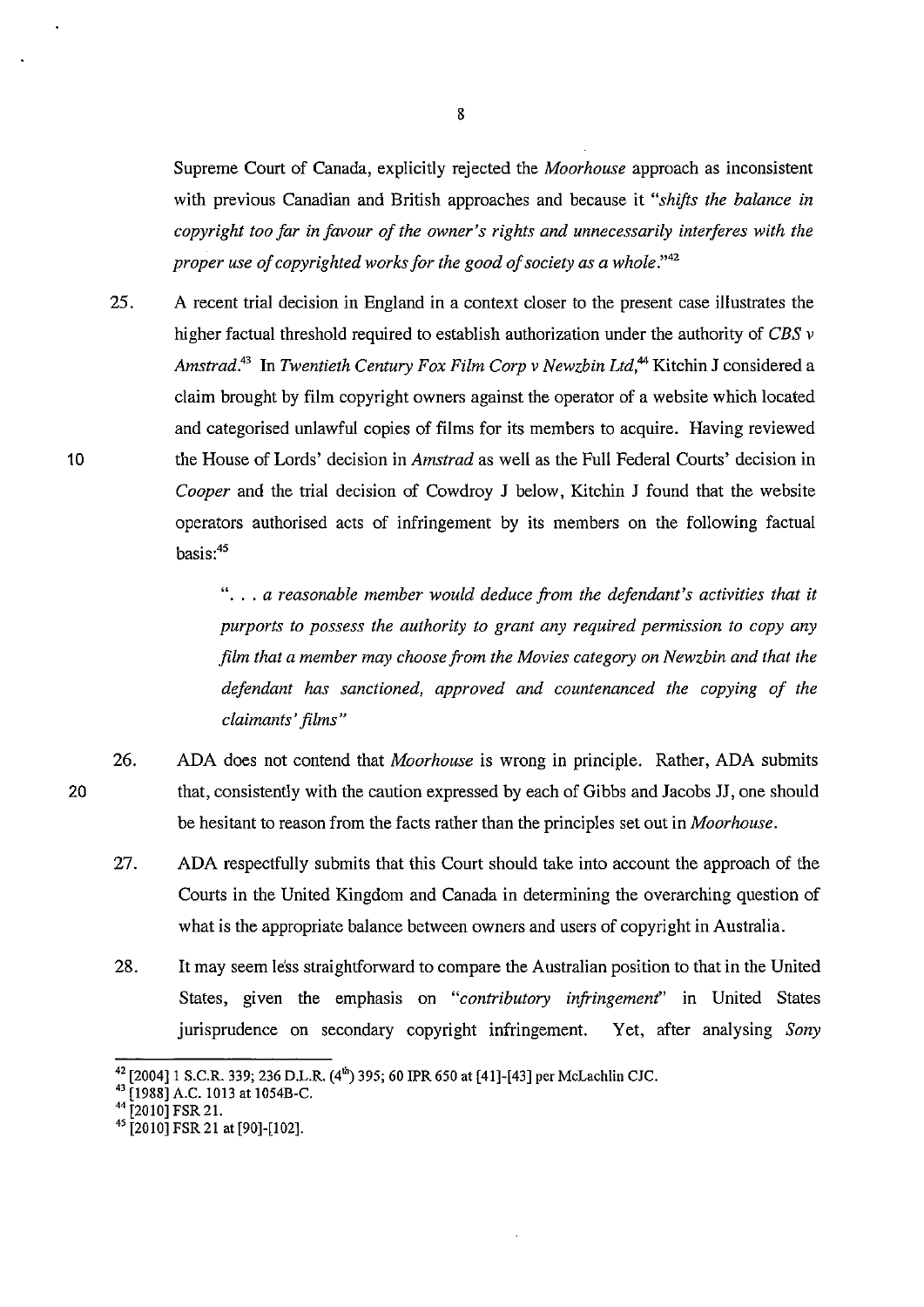*Corporation of America v Universal City Studios*<sup>46</sup>in *WEA v Hanimex,4*<sup>7</sup>Gummow J concluded that the operation of *"authorisation"* and *"contributory infringement'* in the United States is no wider than that of *"authorisation"* in Australia and England.

- 29. On that basis, ADA submits that this Court may also draw assistance from the more recent decision of the United States Supreme Court in *Metro-Goldwyn-Mayer Studios Inc v Grokster,48* in which film and music copyright owners alleged *"contributory infringement'* against distributors of peer-to-peer file sharing software. For a detailed review of that decision and comparison to Australian law.<sup>49</sup> see the article by Professors Ginsburg<sup>50</sup> and Ricketson:<sup>51</sup> Inducers and Authorisers: A Comparison of the US *Supreme Court's Grokster decision and the Australian Federal Court's KaZaa ruling.<sup>52</sup>*
- 30. For present purposes, it is enough to note that the Court in *Grokster* confirmed that *"one infringes contributorily by intentionally inducing or encouraging direct infringement'* , 53 and (as summarised by Ginsburg and Ricketson), the Court identified three factual elements probative of an intent to induce infringement: (1) the defendant promoted the infringement-enabling virtues of its device; (2) the defendant failed to filter out infringing uses and  $(3)$  the defendant's business plan depended on a high volume of infringement.<sup>54</sup>
- 31. Insofar as the concept of *"contributory infringement"* in the United States may be considered no wider than that of "*authorisation*" in Australia,<sup>55</sup> then *Grokster* provides a further example of a higher factual threshold for authorisation than the facts presented by *Moorhouse.* The concurring judgment of Breyer J 56 (with whom Stevens and O'Connor JJ agreed) also provides a strong policy argument for maintaining a high

<sup>&</sup>lt;sup>46</sup> 464 US 417 (1984).<br><sup>47</sup> (1987) 17 FCR 274 at 285.2-8.<br><sup>48</sup> 125 S.Ct. 2764; 545 US 912 (2005) *(Grokster)*.

<sup>&</sup>lt;sup>49</sup> In particular *Universal Music Australia Pty Ltd v Sharman License Holdings Ltd* (2005) 220 ALR 1.<br><sup>50</sup> Columbia Law School.

<sup>&</sup>lt;sup>51</sup> University of Melbourne.

<sup>52 (2006) 11</sup> *Media* & *Arts Law Review* 1.

 $^{53}$  125 S.Ct. 2764 at 2776 per Souter J, delivering the opinion of the Court.<br><sup>54</sup> 125 S.Ct. 2764 at 2781-2782 per Souter J.

*<sup>55</sup> WEA v Hanimex* (1987) 17 FCR 274 at 285.2-8 per Gummow J.

<sup>56 125</sup> S.Ct. 2764 at 2787-2796.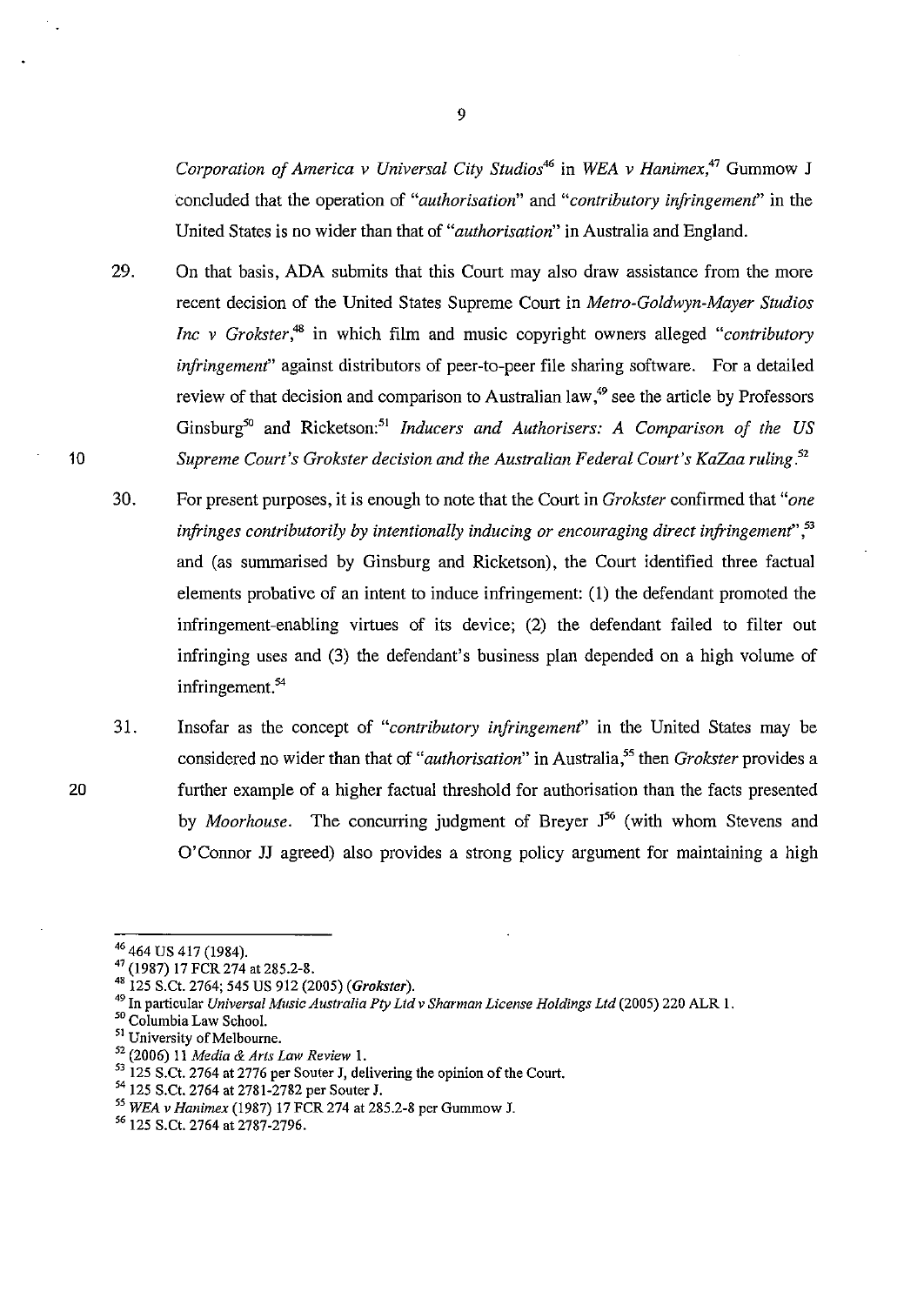threshold for secondary infringement in the interests of promoting the development of new technologies.

**It would rarely be** a *"reasonable step"* **required** by s **101(1A)(c) to suspend or terminate internet** access

- 32. ADA members are anxious not to suspend or terminate access to the internet for employees, students or other members of the public without very sound justification. Such suspension or termination has the potential to cause serious disruption to the educational and cultural ends that ADA members seek to achieve, and might conflict with their statutory objects and functions. Such suspension or termination also raises important questions as to the rights of the employees, students or other members of the public involved.
- 33. Consider, for example, if the University of Sydney were to suspend or terminate the internet accounts of its academic staff or enrolled students. Such action would drastically inhibit their ability to participate in research, course work and day to day academic life and would *prima facie* conflict with the University's statutory object of the promotion, within the limits of the University's resources, of scholarship, research, free inquiry, the interaction of research and teaching, and academic excellence.<sup>57</sup> Such action would also severely curtail the ability of academic staff and enrolled students to make other legitimate and necessary use of the internet, and may give raise to serious claims against the University.
- 34. Consider also libraries suspending or terminating internet service to their patrons. In the case of the National Library of Australia, for example, such action would be, *prima facie,* in conflict with its statutory function of maintaining and developing a national collection of library material, and making that material available to other persons and institutions.<sup>58</sup>
- 35. It follows that suspension and termination of internet access should usually be considered a draconian and radical option of last resort.

20

<sup>57</sup> Section 6(1) of the *University of Sydney Act 1989* (NSW). See, similarly, s 6(1) of the *University of New South* 

*Wales Act 1989* (NSW). 58 Section 6 of the *National Library Act 1960* (Cth). See, similarly, s 18 of the *Libraries Act 1988* (Vic).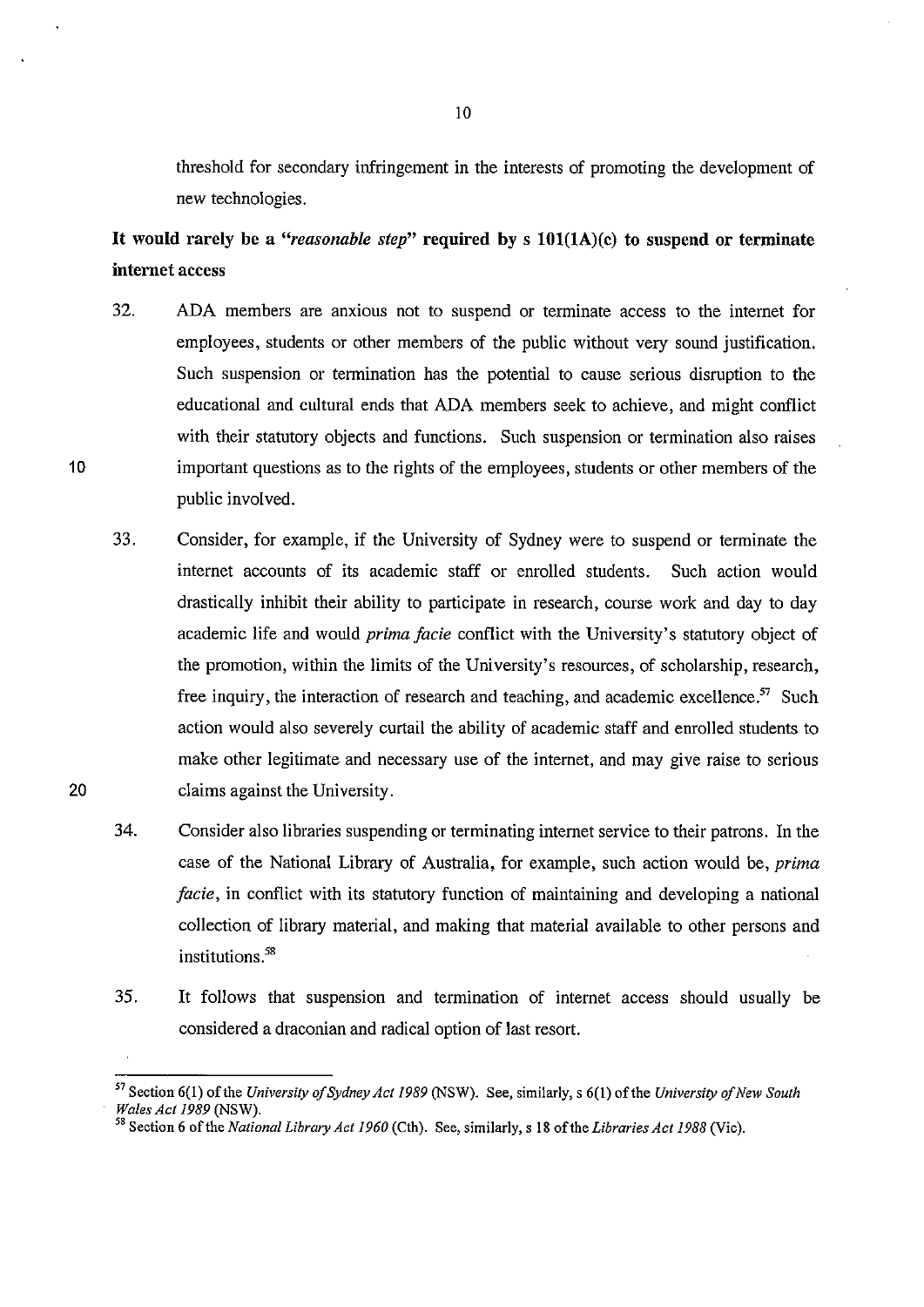- 36. Before a university or library ought to be required, to avoid liability under s lOl(lA), to take the *"reasonable step"* of suspending or terminating the internet access of an employee or student, it would be appropriate that an independent court or tribunal consider the reliability and authenticity of the copyright owner's allegations, and hear any evidence or submissions that the university, library, employee or student may wish to provide. Indeed, such arbitration by an independent court or tribunal would also be an *"appropriate circumstance"* for the purposes of termination under the safe harbor provisions, specifically s  $116AH(1)$ ,<sup>59</sup> and is consistent also with the Court's empowerment to order termination under s  $116AG(3)(b)$ .<sup>60</sup>
- 10 37. ADA also sees merit in the alternative approach suggested (but apparently rejected) by the appellants' submissions at [73]; that the appellants might avail themselves of the procedure for preliminary discovery under Division 7.3 of the *Federal Court Rules 201161* before insisting on such suspension or termination by the internet provider. That procedure allows the copyright owner to seek the information it needs: the identity of the ultimate copyright user against whom it may seek to take action. It also allows the Court to accommodate the particular statutory, contractual, equitable and other obligations of the intermediary internet provider. If the internet provider chooses to notify the user, this procedure would also allows the user an opportunity to be heard.
	- 38. Certainly, no question of authorisation should arise at all where an ADA member is provided with anything less than *"unequivocal and cogent evidence of the alleged primary acts of infringement*"; mere assertions could never be sufficient.<sup>62</sup> Further, any notice of copyright infringement must be insufficient if it says nothing at all about the methods used to obtain the information which lead to the issue of the notice. It should not be up to the intermediary to seek out this information from a copyright owner who chooses not to provide it in the first place. $63$ 
		- 39. It should also be considered reasonable for an ADA member, having received an allegation of infringement from a copyright owner, to request the sender to provide an

° Cf (20 11) 275 ALR 1 at 44 [189] per Emmett J. 61 Formerly Order !SA of the Federal Court Rules.

*<sup>59</sup>*Cf(2011) 275 ALR 1 at 98-99 [417] per Jagot J. 6

 $62$  (2011) 275 ALR 1 at 48 [210] per Emmett J.<br> $63$  (2011) 275 ALR 1 at 170 [764] per Nicholas J.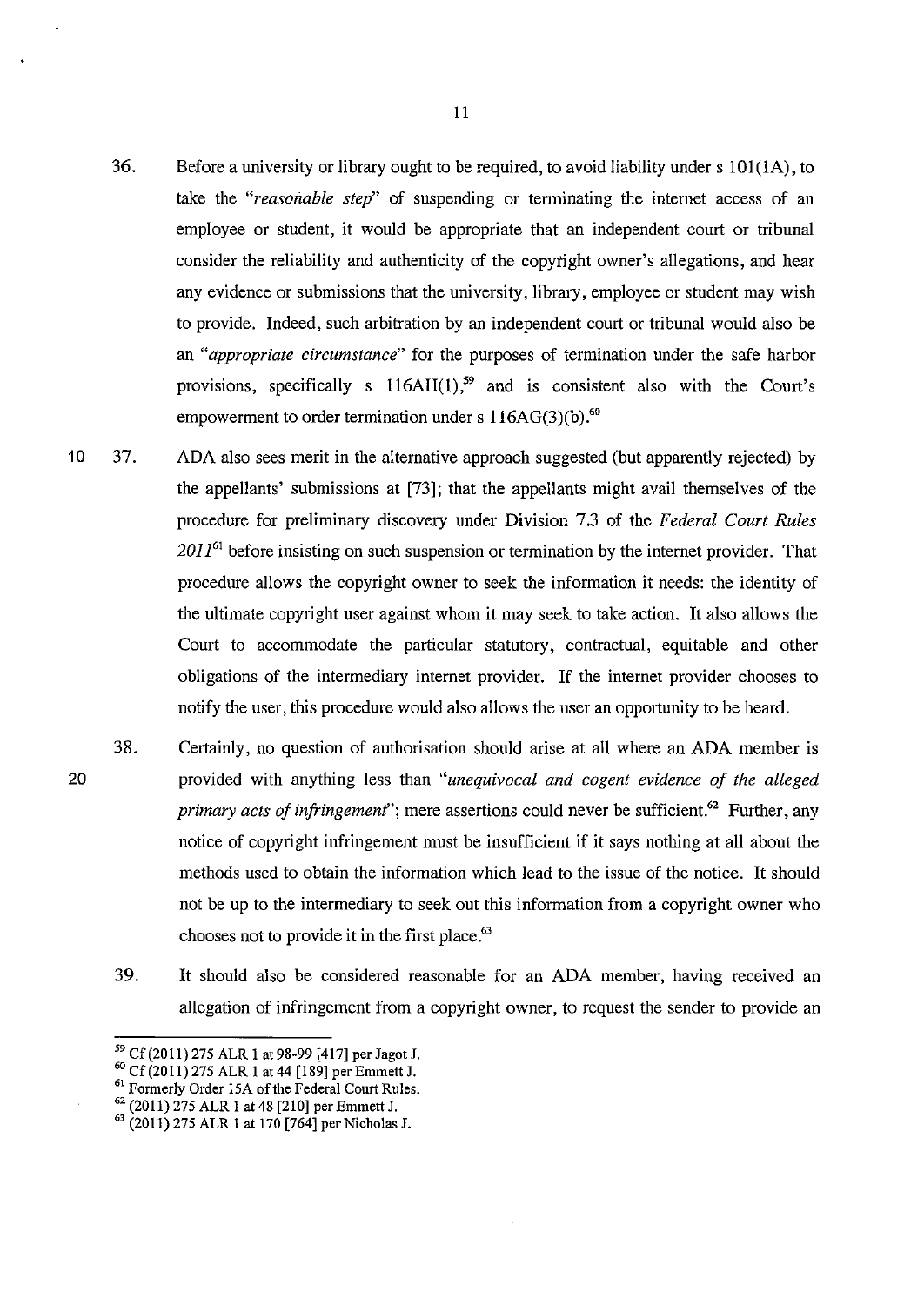independent third party verification of the reliability and authenticity of the allegations set out in the notice.<sup>64</sup>

- 40. ADA also supports the view of Emmett J insofar as his Honour suggests that, before it would be reasonable for an intermediary like iiNet to take steps against a customer's account to avoid liability under s  $101(1A)(c)$ , the copyright owner should have undertaken to reimburse the intermediary's reasonable costs and indemnify it against liability for actions taken on the basis of the copyright owner's allegations.<sup>65</sup>
- 41. This would be particularly appropriate if the appellants sought to enforce their rights against ADA members. Clearly it is convenient and advantageous for the appellants if more of the cost, time and administrative burden of policing their copyright falls on ADA members rather than the appellants themselves. Such policing might require ADA members to expend capital in developing, operating and maintaining systems at costs which cannot be predicted now.
- 42. The obvious questions arise: is this good public policy, and is it consistent with ADA members' statutory objects and functions? Taking again the example of the University of Sydney, it is difficult to see how devoting significant resources to policing copyright infringement on behalf of commercial film studios would be consistent with the University's statutory object of the promotion, within the limits of the University's resources, of scholarship, research, free inquiry, the interaction of research and teaching, and academic excellence.<sup>66</sup>
- 43. ADA submits that it should rarely be appropriate for commercial copyright owners to avoid such costs and transfer them to intermediaries, including public educational and cultural institutions. After all, it is a fundamental principle that the copyright owner bears the onus to prove infringement.

20

<sup>&</sup>lt;sup>64</sup> (2010) 263 ALR 215 at 318 [469] per Cowdroy J.<br><sup>65</sup> (2011) 275 ALR 1 at 48 [210].<br><sup>66</sup> Section 6(1) of the *University of Sydney Act 1989* (NSW). See, similarly, s 6(1) of the *University of New South Wales Act 1989* (NSW).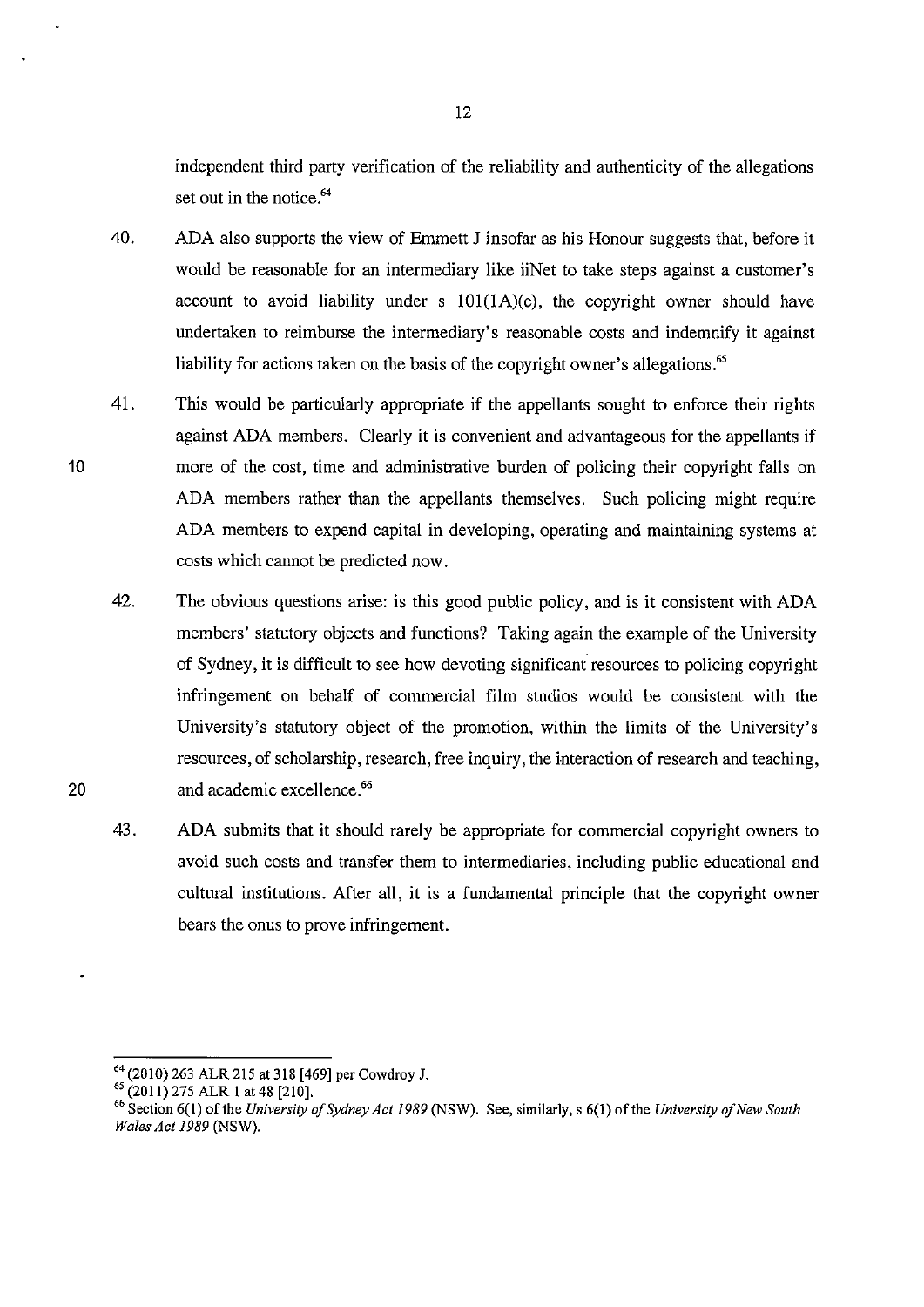#### **Purposive interpretation of s 112E**

- 44. Further to iiNet's submissions at [104]-[110], ADA concurs that s 112E must have some work to do.<sup>67</sup> The supplementary explanatory memorandum to the *Copyright Amendment (Digital Agenda) Bill* 1999 states that the new s 112E: *"has the effect of expressly limiting the authorisation liability of persons who provide facilities for the*  making of, or facilitating the making of, communications".<sup>68</sup> In Cooper,<sup>69</sup> Branson J (with whom French J agreed) rejected the notion that this provision was introduced into the Act simply out of an abundance of caution.<sup>70</sup>
- 45. Emmett and Nicholas JJ below<sup>71</sup> justified a limited reading of s 112E was justified by reference to the Agreed Statement to Article 8 of the *1996 WIPO Copyright Treaty72*  which states, *"[i]t is understood that the mere provision of physical facilities for enabling or making a communication does not in itself amount to communication within the meaning of this Treaty or the Berne Convention".* However, this statement is not useful in understanding s 112E, because it is aimed solely at clarifying the scope of the communication right and not at the liability of service providers more generally.
	- 46. Somewhat more informative is the Second Reading Speech in which the minister responsible for introducing the legislation into the House stated that *"[t]he provisions in the bill limit and clarify the liability of carriers and Internet service providers in*  relation to both direct and authorisation liability".<sup>73</sup> This ought to support a purposive interpretation of s 112E beneficial to providers of internet services.
	- 47. ADA respectfully submits that the best reading of *"merely because",* which gives s 112E some work to do, is a reading which recognises that the taking of *"reasonable steps"* is part of the test of authorisation, and that therefore s 112E must be designed to

20

<sup>67</sup>*Project Blue Sky Inc v Australian Broadcasting Authority* (1998) 194 CLR 355 at 382 per McHugh, Gummow, Kirby and Hayne JJ, citing *Commonwealth v Baume* (1905) 2 CLR 405 at 414.

<sup>&</sup>lt;sup>68</sup> Supplementary Explanatory Memorandum to the Copyright Amendment (Digital Agenda) Bill 1999 (Cth), at [64]. See also *Explanatory Memorandum to the Copyright Amendment (Digital Agenda) Bill 1999 (Cth)*, at [138] (similar wording for previous version which was confined to carriage service providers only).

<sup>&</sup>lt;sup>69</sup> Cooper v Universal Music Australia Pty Ltd (2006) 156 FCR 380 at 389 [39] per Branson J; 382 [1] per French J.  $^{70}$  Cf (2011) 275 ALR 1 at 107 [464] per Jagot J.

 $^{71}$  (2011) 275 ALR 1 at 50-51 [222] per Emmett J; at 175 [791] per Nicholas J.

<sup>72</sup>*WIPO Copyright Treaty,* opened for signature 20 December 1996, 2186 UNTS 121 (entered into force 6 March 2002).

<sup>73</sup> Commonwealth, *Parliamentary Debates,* House of Representatives, 2 September 1999, 9750 (Daryl Williams, Attorney-General).